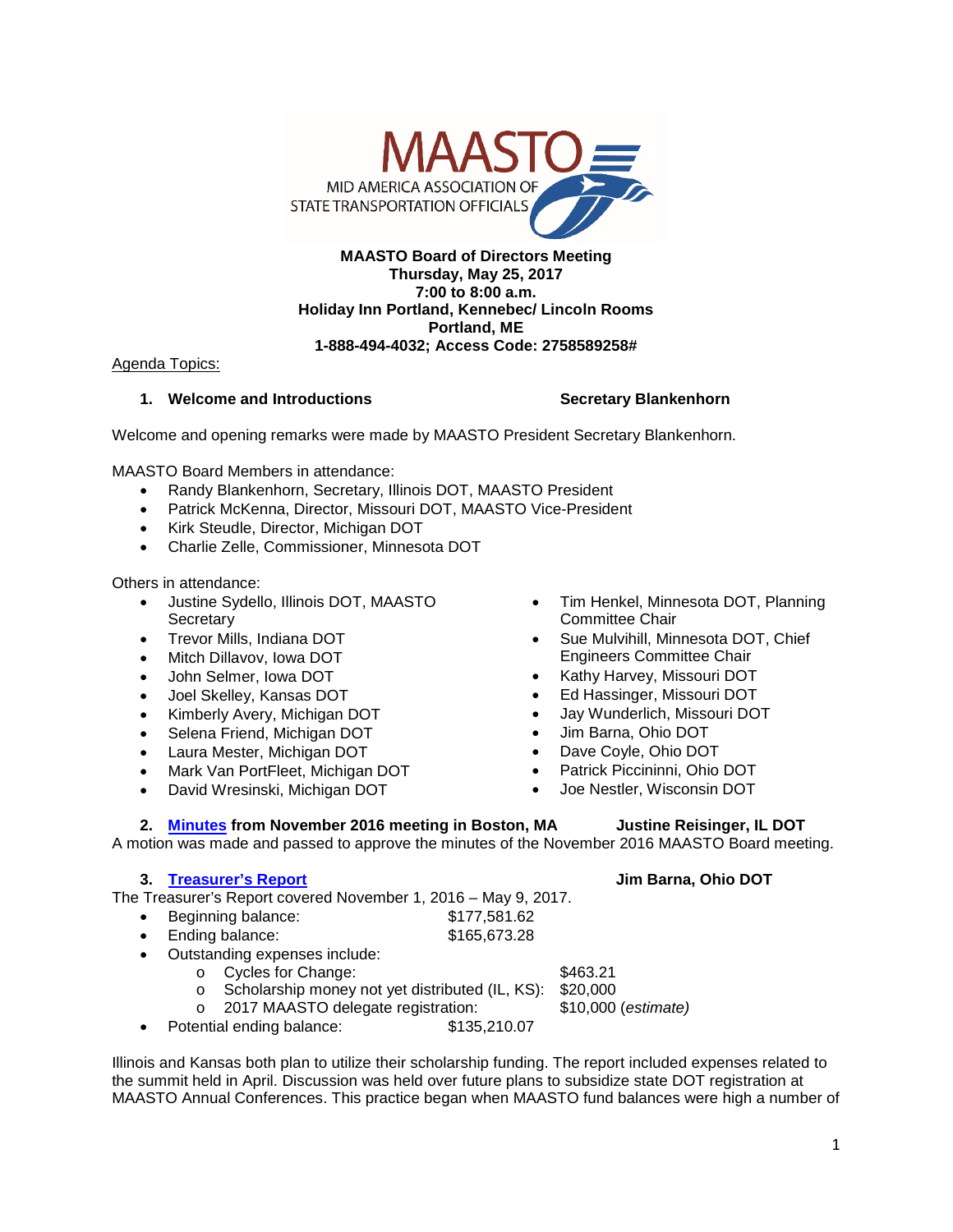years ago. The current target is to keep existing balances to around \$150,000. Treasurer Terri Barnhart is recommending the Board consider a new policy that limits the number of complimentary registrations for state DOT members for future conferences (beginning in 2018), potentially to five to eight complimentary slots per state. Secretary Blankenhorn observed that getting out-of-state travel approved can be a challenge for many DOTs. **A motion was made and passed requesting the Treasurer develop a series of scenarios for the Board to consider in July on how to subsidize state DOT employee registration at future conferences.** 

# **4. MAASTO Intermodal Freight Summit [Summary](http://maasto.net/documents/MAASTO%20Intermodal%20Freight%20Summit%20Summary.pdf) Secretary Blankenhorn**

A memo on the intermodal freight summit held in April was shared with the Board – it included a summary of summit activities, new initiative MAASTO committees will pursue as a result of the summit, a financial report, and feedback received from attendees. The summit came in under budget at just under \$17,000. The majority of attendees felt it was a good use of time, and many Board members expressed that future summits would be of interest. In general, opportunities for MAASTO members to get together proves beneficial.

### **5. Committee's Reports**

### **a. STIC Justine Sydello, IDOT**

### **i. [Truck Axle Weight Study Funding Options](http://maasto.net/documents/Truck%20Axle-Weight%20Study%20Options.pdf)**

Based on feedback from the Board at the April summit, STIC developed a memo outlining two funding options for the truck axle weight study – NCHRP vs. a pooled fund approach. **The Board approved moving forward with pooled funds to support the truck axle weight study.** Next steps include identifying which state will oversee the study.

Other updates on activities from the April summit included:

- A survey for State Freight Advisory Council members is being developed. The draft survey will be shared at the July meeting, and responses will be analyzed and shared at the fall AASTHO annual meeting.
- Bill of lading issues were investigated, but no major issues were uncovered. A follow-up call will be had with Del Wilkins to discuss findings.
- STIC will be coordinating with the Planning Committee on developing a Midwest regulatory framework on platooning.

The MAASTO Annual Report will also be available for review at the July meeting.

### **b.** Chief Engineer's Committee **Sue Mulvihill, MnDOT**

Given the White House's interest in public-private partnerships (P3s) and privatization of rest areas, the Chief Engineers Committee discussed collaborating around a rest area project in the MAASTO region. Many states' rest areas are in serious need of investment, yet there are many funding challenges to support needed improvements. Opportunities to collaborate include inventorying all rest areas throughout the region and their condition to help align investment strategies and related opportunities.

The Committee has also been exchanging information on each state's various progress on econstruction. Many are utilizing AASHTOware.

### **c. Planning Committee Tim Henkel, MnDOT i. [MAFC Research Agenda](http://maasto.net/documents/MAFC%20Research%20Agenda.pdf)**

The Mid-America Freight Coalition (MAFC) developed a proposal to support three research projects for a total of \$210,000:

- Identification and Characterization of Major Freight Corridors
- Quantifying the Value of Modal Investments
- Oversize/ Overweight Support for the Motor Carrier Committee and Subcommittee on Highway **Transport**

# 2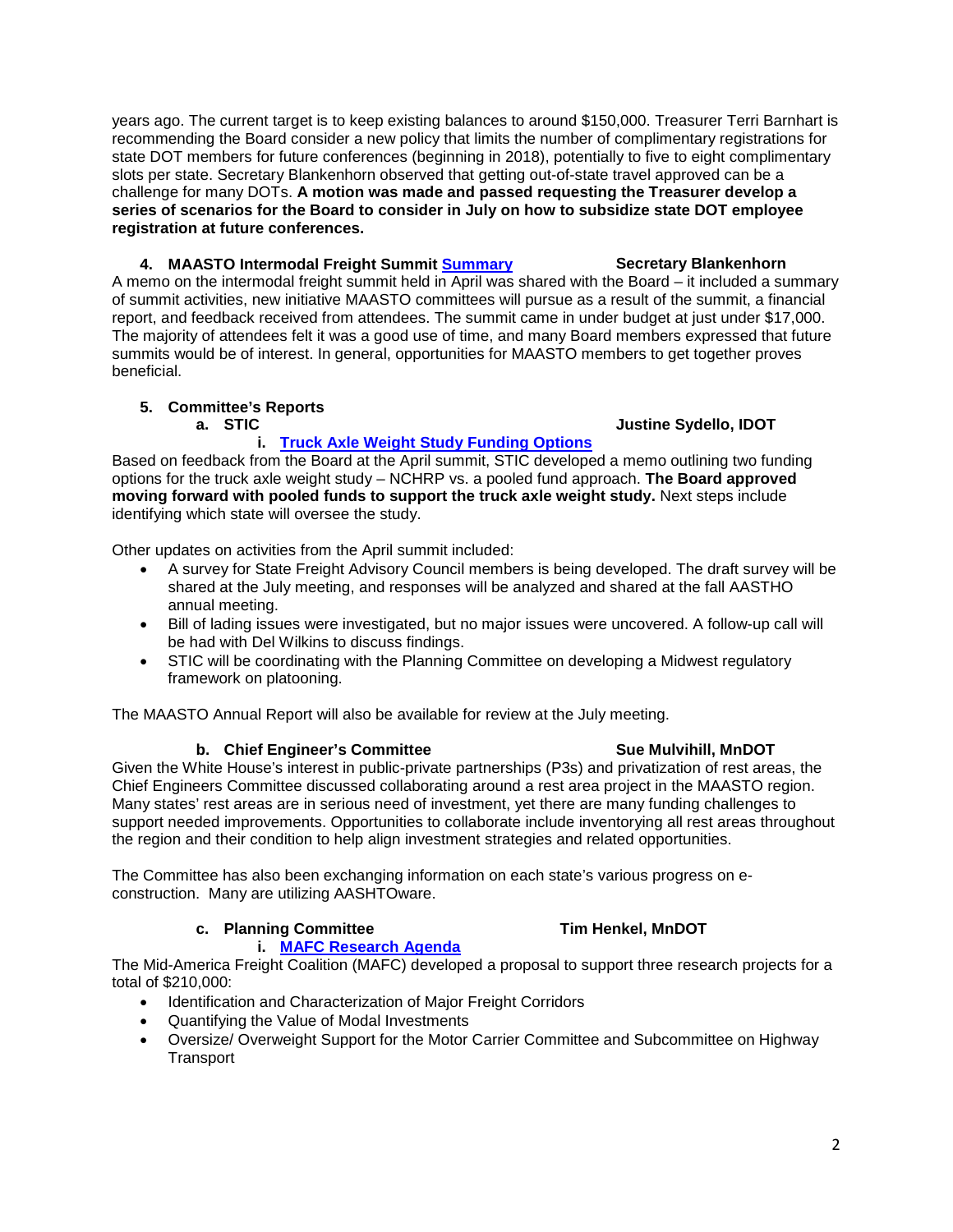These projects reflect input from the Motor Carrier Committee, as well as discussions at the April summit on intermodal freight. **The Board approved the three research projects for \$210,000.** Additional projects and a related budget request will be discussed at the July meeting.

# **ii. [MAFC Budget Proposal](http://maasto.net/documents/MAFC%20Budget%20Proposal.pdf)**

MAFC has operated for 10 years as a transportation pooled fund (TPF), with the ten MAASTO states providing \$25,000 a year. Financial support through the Center for Freight and Infrastructure Research and Education (CFIRE) is no longer available to pay the salary of the MAFC facilitator and administrator. Thus, the Planning Committee is recommending the Board discuss increasing state contributions to the TPF to \$37,000 per year per state to maintain the existing level of research and collaboration services, as well as authorizing MAFC beyond the current December 2018 expiration to December 2021 in order to support the TPIMS data warehouse and performance measures. A question was asked as to whether this increase in state contributions would be a \$1 for \$1 replacement of federal CFIRE funding with state funding.

This proposal will be prepared for a vote at the July board meeting (with related research proposal the increased funding would support).

# **iii. [Consultant Services Proposal](http://maasto.net/documents/Consultant%20Services%20Proposal.pdf)**

The Planning Committee shared some preliminary thoughts on how MAASTO could structure a procurement for consultant services over a two-year master contract. A proposal will be brought to the Board for a vote in July. It was requested that the proposal highlight examples of projects that would be completed with these services.

### **d. Motor Carrier Committee Jay Wunderlich, MoDOT**

# **i. [Roadmap for OS/OW Harmonization](http://maasto.net/documents/Roadmap%20for%20OSOW%20Harmonization.pdf)**

The Motor Carrier Committee prepared a "roadmap" for the future of Oversize/ Overweight pmerit and regulation harmonization efforts both at the AASTHO and MAASTO levels. The Committee will continue to work closely with the Subcommittee on Highway Transport (SCOHT) on these topic areas. Based in part on the April intermodal freight summit, the Committee will continue to collaborate with MAFC on a relevant research agenda to support harmonization efforts; being working on "phase III" of harmonization efforts with AASHTO. SCOHT will next meet in September in Kansas, where the efforts with MAFC will be a major area of focus.

## e. **Chief Counsel Committee Patrick Piccininni, OhioDOT**

The Chief Counsel Committee has been developing a technical session for the annual conference. The group has been focused on the legal and regulatory implications of connected and autonomous vehicles. Seven states have been actively participating in the group.

### **6. Annual Meeting Update Jim Barna, Ohio DOT**

Registration levels have been strong and there are just a few sponsorship slots left. It was noted that a more detailed agenda would be made available in early June.

### **7. Open Discussion**

The Board discussed recent discussions several of the CEOs had had with key leadership in the White House and U.S. DOT on the administrations priorities for an infrastructure bill. A white paper was released the day prior on the White House's key principles and proposal for infrastructure. DJ Gribbin from the White House also discussed with a number of CEOs four program buckets (rural infrastructure; expanded TIFIA/ WIFIA; discretionary program oriented toward leveraging federal funding as much as possible; and "moonshot" project program). Given the administration's interest in learning where state DOTs support their proposals, the CEOs discussed this as being an opportunity to "be part of the discussion" by highlighting where MAASTO aligns with the new administration. **The Board directed STIC to draft a resolution and related policy paper on where MAASTO aligns with White House**